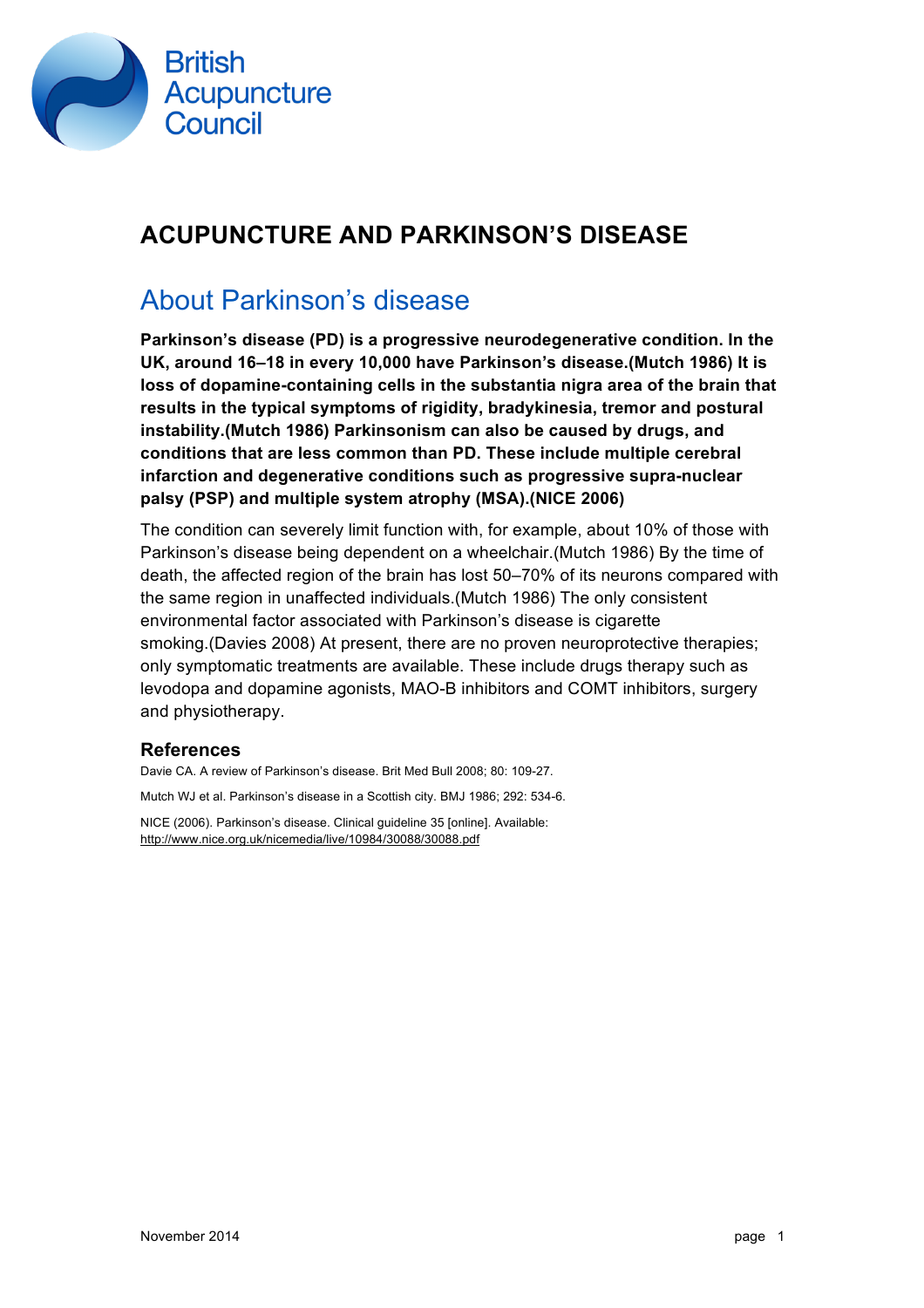## How acupuncture can help

This Factsheet focuses on the evidence for acupuncture in the management of patients with Parkinson's disease.

There have been two systematic reviews on the subject, both of which found evidence that acupuncture may be effective for treating idiopathic Parkinson's disease, but also concluded that more (and larger) high quality studies are needed to confirm this. (Lam 2008; Lee 2008).

There have been several randomised controlled trials published since these systematic reviews. In two studies acupuncture (Mei 2010) or acupuncture plus Chinese herbs (Huang 2009) were at least as good as orthodox medication. Also, adjunctive acupuncture has been found to improve the therapeutic effect of drugs alone (Ren 2008, Chang 2008). In one trial both standard and bee venom acupuncture (i.e. injecting dilute bee venom into acupuncture points) were superior to a no-treatment control (Cho 2012). These studies also suggest that an adjunctive acupuncture regime could allow lower doses of medication to be used, and hence fewer side effects. However, the trials have continued to be small, and not replicated in the West, so the systematic review caveats still hold.

In general, acupuncture is believed to stimulate the nervous system and cause the release of neurochemical messenger molecules. The resulting biochemical changes influence the body's homeostatic mechanisms, thus promoting physical and emotional well-being.

Research has shown that acupuncture treatment may specifically help in the management of Parkinson's disease by:

- affecting neural mechanisms involving the basal ganglia-thalamocortical circuit of the brain (Chae 2009);
- increasing cerebral blood flow in the most affected hemisphere (Huang 2010);
- improving cerebral glucose metabolism (Huang 2009);
- enhancing synaptic dopamine availability, which may play a critical role in motor function improvement (Kim 2011a);
- attenuating neuronal damage and increasing the number of neurons in the substantia nigra (Yang 2011,Wang 2010);
- activating the PI3K/Akt signalling pathway (and hence regulating cellular survival) in the substantia nigra, (Kim 2011b);
- mobilising the antioxidant defence system (via substances such as superoxide dismutase) to protect neurons in the nigrostriatal system (Wang 2011, Yu 2010)
- acting on areas of the brain known to reduce sensitivity to pain and stress, as well as promoting relaxation and deactivating the 'analytical' brain, which is responsible for anxiety and worry (Hui 2010; Hui 2009);
- increasing the release of adenosine, which has antinociceptive properties (Goldman 2010).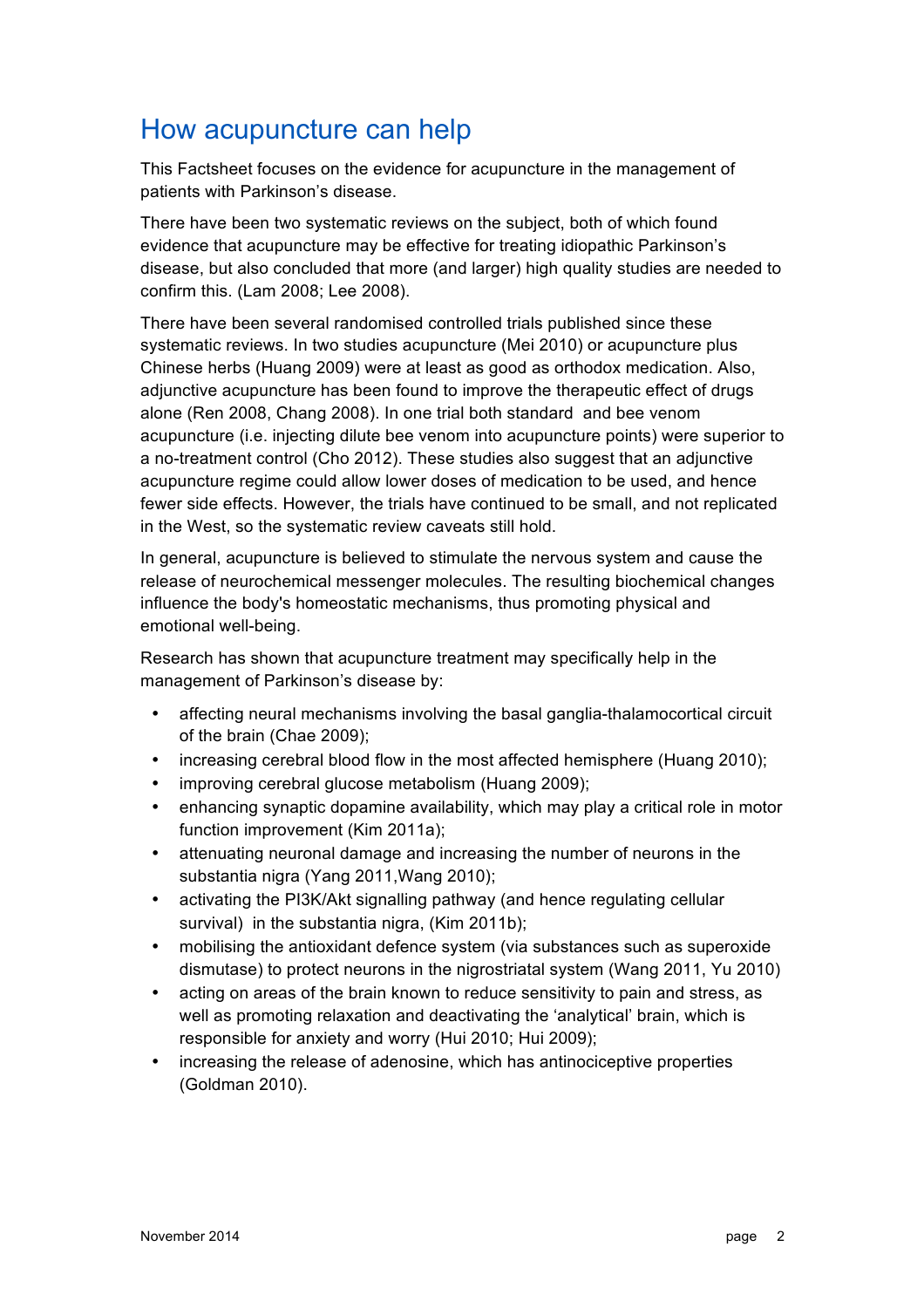## About traditional acupuncture

Acupuncture is a tried and tested system of traditional medicine, which has been used in China and other eastern cultures for thousands of years to restore, promote and maintain good health. Its benefits are now widely acknowledged all over the world, and in the past decade traditional acupuncture has begun to feature more prominently in mainstream healthcare in the UK. In conjunction with needling, the practitioner may use techniques such as moxibustion, cupping, massage or electroacupuncture. They may also suggest dietary or lifestyle changes.

Traditional acupuncture takes a holistic approach to health and regards illness as a sign that the body is out of balance. The exact pattern and degree of imbalance is unique to each individual. The traditional acupuncturist's skill lies in identifying the precise nature of the underlying disharmony and selecting the most effective treatment.

The choice of acupuncture points will be specific to each patient's needs. Traditional acupuncture can also be used as a preventive measure to strengthen the constitution and promote general wellbeing.

An increasing weight of evidence from Western scientific research (see overleaf) is demonstrating the effectiveness of acupuncture for treating a wide variety of conditions. From a biomedical viewpoint, acupuncture is believed to stimulate the nervous system, influencing the production of the body's communication substances – hormones and neurotransmitters. The resulting biochemical changes activate the body's self- regulating homeostatic systems, stimulating its natural healing abilities and promoting physical and emotional wellbeing.

## About the British Acupuncture Council

With over 3000 members, the British Acupuncture Council (BAcC) is the UK's largest professional body for traditional acupuncturists. Membership of the BAcC guarantees excellence in training, safe practice and professional conduct. To find a qualified traditional acupuncturist, contact the BAcC on 020 8735 0400 or visit www.acupuncture.org.uk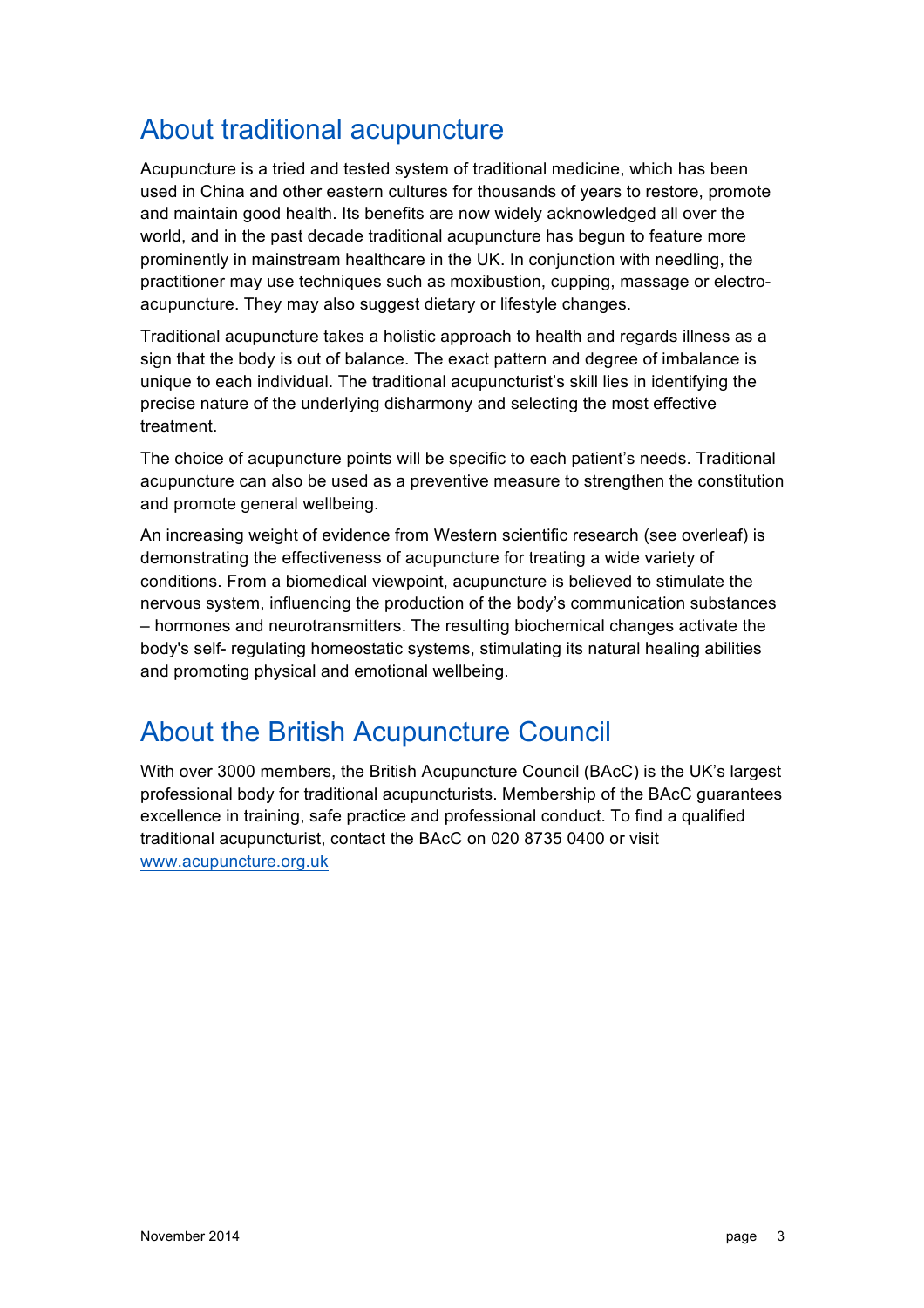#### **ACUPUNCTURE AND PARKINSON'S DISEASE**

# The evidence

| <b>Research</b>                                                                                                                                                                   | <b>Conclusion</b>                                                                                                                                                                                                                                                                                                                                                                                                                                                                                                                                                                                                                                                                                                                                                                                                                                                                                                                                                                                                                                                     |
|-----------------------------------------------------------------------------------------------------------------------------------------------------------------------------------|-----------------------------------------------------------------------------------------------------------------------------------------------------------------------------------------------------------------------------------------------------------------------------------------------------------------------------------------------------------------------------------------------------------------------------------------------------------------------------------------------------------------------------------------------------------------------------------------------------------------------------------------------------------------------------------------------------------------------------------------------------------------------------------------------------------------------------------------------------------------------------------------------------------------------------------------------------------------------------------------------------------------------------------------------------------------------|
| <b>Systematic reviews</b>                                                                                                                                                         |                                                                                                                                                                                                                                                                                                                                                                                                                                                                                                                                                                                                                                                                                                                                                                                                                                                                                                                                                                                                                                                                       |
| Lam YC et al. Efficacy and safety of<br>acupuncture for idiopathic Parkinson's<br>disease: a systematic review. J Altern<br>Complement Med. 2008;14(6):663-71.                    | A systematic review that assessed the efficacy and safety of<br>acupuncture therapy (monotherapy or adjuvant therapy),<br>compared with placebo, conventional interventions, or no<br>treatment in treating patients with idiopathic Parkinson's<br>disease. Ten randomised controlled trials were included, each<br>using a different set of acupoints and manipulation of needles.<br>Nine of the trials claimed a statistically significant positive effect<br>from acupuncture as compared with their control; only one<br>indicated that there were no statistically significant differences<br>for all variables measured. Only 2 studies described details<br>about adverse events. The reviewers concluded that there is<br>evidence indicating that acupuncture may be effective for<br>treating idiopathic Parkinson's disease. However, they stated<br>that the results were limited by methodological flaws in the<br>studies, and missing information about allocation concealment,<br>number of dropouts, and blinding methods.                         |
| Lee MS et al. Effectiveness of<br>acupuncture for Parkinson's disease: a<br>systematic review. Mov Disord.<br>2008;23(11):1505-15.                                                | A systematic review that assessed the clinical evidence for or<br>against acupuncture as a treatment for Parkinson's disease<br>(PD). Eleven randomised controlled trials were included. Three<br>assessed the effectiveness of acupuncture on Unified<br>Parkinson's Disease Rating Scale (UPDRS) compared with<br>placebo acupuncture. A meta-analysis of these studies showed<br>no significant effect. Another 6 trials compared the effects of<br>acupuncture plus conventional drugs on symptoms of PD with<br>drugs only. A meta-analysis of 2 of these studies suggested a<br>positive effect of scalp acupuncture (1.46, 95% CI = 1.15 to<br>1.87). Two further trials tested acupuncture versus no<br>treatment. The meta-analysis of these studies also suggested<br>beneficial effects of acupuncture. The reviewers concluded that<br>the evidence for the effectiveness of acupuncture for treating<br>PD is not convincing because the number and quality of trials,<br>as well as their total sample size are too low to draw any firm<br>conclusion. |
| <b>Randomised controlled trials</b>                                                                                                                                               |                                                                                                                                                                                                                                                                                                                                                                                                                                                                                                                                                                                                                                                                                                                                                                                                                                                                                                                                                                                                                                                                       |
| Cho SY et al. Effectiveness of<br>acupuncture and bee venom<br>acupuncture in idiopathic Parkinson's<br>disease. Parkinsonism Relat Disord.<br>2012 May 24. [Epub ahead of print] | A randomised controlled trial that explored the effectiveness of<br>both acupuncture and bee venom acupuncture as adjuvant<br>therapies for idiopathic Parkinson's disease. Forty-three adults<br>were assigned to 1 of 3 groups: acupuncture, bee venom<br>acupuncture, or a control group that did not receive any<br>treatment. Participants in the bee venom acupuncture group<br>showed significant improvement on the Unified Parkinson's<br>Disease Rating Scale (total score, as well as parts II and III<br>individually), the Berg Balance Scale, and the 30m walking                                                                                                                                                                                                                                                                                                                                                                                                                                                                                       |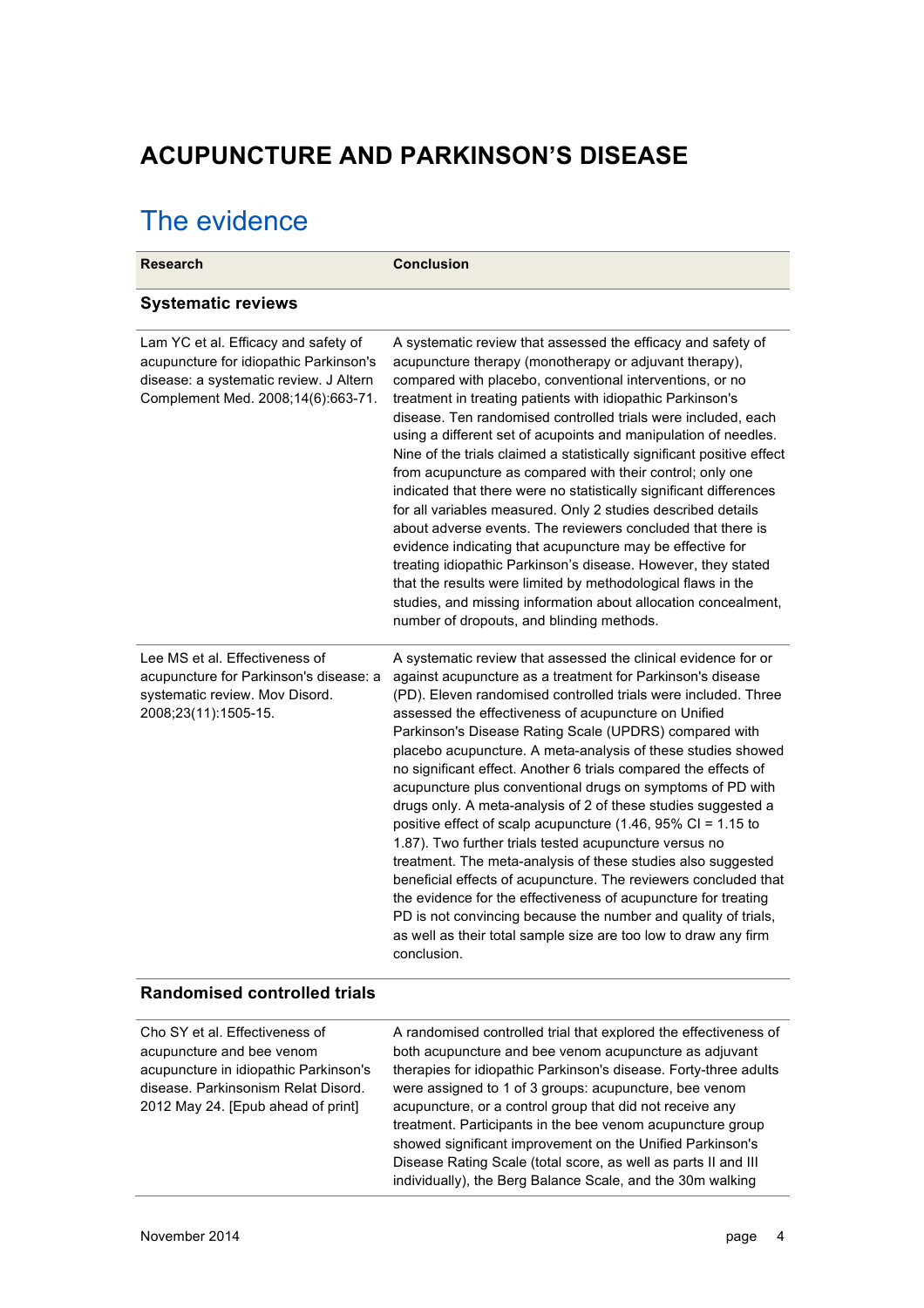|                                                                                                                                                                                                                 | time. When compared to the control group, the bee venom<br>acupuncture group experienced significantly greater<br>improvement on the Unified Parkinson's Disease Rating Scale.<br>In the acupuncture group, the Unified Parkinson's Disease<br>Rating Scale (part III and total scores) and the Beck<br>Depression Inventory showed significant improvement. The<br>control group showed no significant changes in any outcome<br>after 8 weeks. The researchers concluded that both<br>acupuncture and bee venom acupuncture showed promising<br>results as adjuvant therapies for Parkinson's disease.                                                                                                                                         |
|-----------------------------------------------------------------------------------------------------------------------------------------------------------------------------------------------------------------|--------------------------------------------------------------------------------------------------------------------------------------------------------------------------------------------------------------------------------------------------------------------------------------------------------------------------------------------------------------------------------------------------------------------------------------------------------------------------------------------------------------------------------------------------------------------------------------------------------------------------------------------------------------------------------------------------------------------------------------------------|
| Mei CM et al. Clinical observation on<br>the therapeutic effect of acupuncturing<br>the paravertebral points on Parkinson's<br>disease (PD). International Journal of<br>Clinical Acupuncture 2010;19(4):143-4. | A randomised controlled trial that looked at the clinical effects<br>of acupuncture in 48 patients with Parkinson's disease<br>compared with a control group who received Madopar. The<br>clinical effects were assessed with the Improved Webster<br>Scale, and the differences of the curative effects were<br>compared between the 2 groups. The therapeutic effects of<br>acupuncture were found to be as good as Western medicine<br>treatment, with fewer side effects.                                                                                                                                                                                                                                                                    |
| Huang W-Y et al. Clinical observation<br>of combined acupuncture and herbs in<br>treating Parkinson's disease. Journal<br>of Acupuncture and Tuina Science.<br>2009;7:33-36.                                    | A randomised controlled trial that observed the clinical efficacy<br>of linear scalp-acupuncture combined with herbs in the<br>treatment of Parkinson's disease (PD). One hundred and fifty<br>patients were allocated to 1 of 4 groups: group A was treated<br>with linear scalp-acupuncture plus Chinese herbs; group B was<br>treated only with linear scalp-acupuncture; group C was treated<br>only with herbs; group D, were treated with dopamine. The<br>total response rate was 89.8% in group A compared to 86.4%<br>in group D (p>0.05), and higher than 65.0% in group C<br>(p<0.01). The researchers concluded that linear scalp-<br>acupuncture combined with herbs is quite effective in the<br>treatment of Parkinson's disease. |
| Ren XM. Fifty cases of Parkinson's<br>disease treated by acupuncture<br>combined with madopar. J Tradit Chin<br>Med. 2008;28(4):255-7.                                                                          | A randomised controlled trial that compared acupuncture plus<br>Madopar with Madopar alone in 80 patinets with Parkinson's<br>disease. A total effective rate of 92% was achieved with<br>obvious alleviation of motor disorder in the combined treatment<br>group, which was significantly higher than that in the Madopar<br>alone group (p<0.05). The researchers concluded that<br>acupuncture can enhance the therapeutic effects of western<br>medicine and lessen the dose of the medicine needed.                                                                                                                                                                                                                                        |
| Chang XH et al. Observation on<br>therapeutic effect of acupuncture<br>combined with medicine on Parkinson<br>disease. [Article in Chinese] Zhongguo<br>Zhen Jiu. 2008;28(9):645-7.                             | A randomised controlled trial that assessed therapeutic effect<br>of acupuncture as an adjunct to Madopar in 60 people with<br>Parkinson's disease (PD). The control group was given<br>Madopar alone. The total improvement rate of 80.0% in the<br>acupuncture plus medication group was significantly higher<br>than 60.0% in the medication group ( $p$ <0.05); the decrease in<br>the cumulative score of the Parkinson's disease function rating<br>scale (modified UPDRS) was better in the acupuncture plus<br>medication group than that in the medication group (p<0.05).<br>The researchers concluded that acupuncture has a beneficial<br>therapeutic effect in Parkinson's disease.                                                 |

#### **Physiology and animal studies**

Kim SN et al. Acupuncture enhances A study that investigated whether acupuncture treatment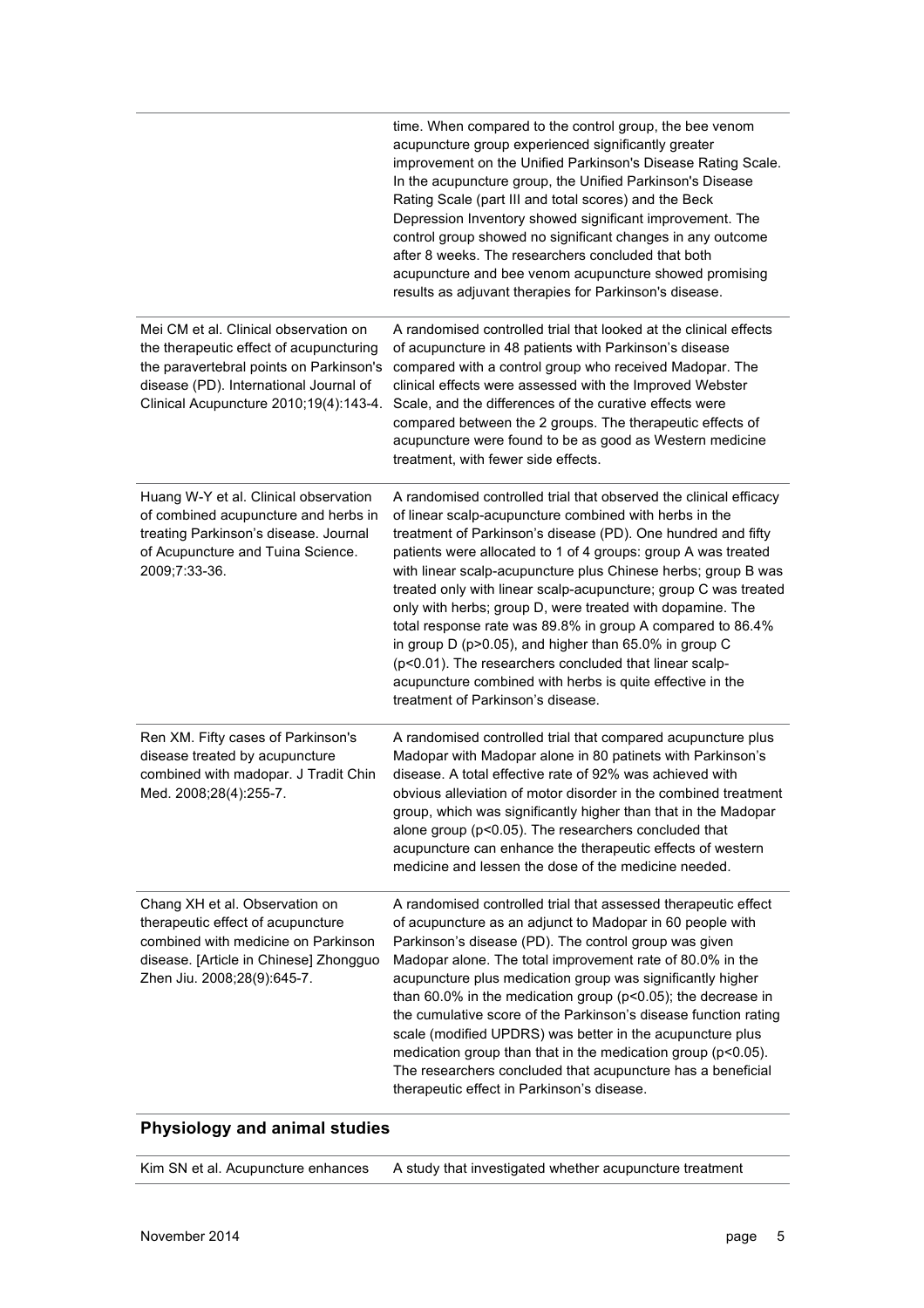| the synaptic dopamine availability to<br>improve motor function in a mouse<br>model of Parkinson's disease. PLoS<br>One. 2011;6(11):e27566. Epub 2011a<br>Nov 22.                                                                                                                  | affected dopamine neurotransmission in a Parkinson's disease<br>mouse model using 1-methyl-4-phenyl-1,2,3,6-<br>tetrahydropyridine (MPTP). Acupuncture was found to improve<br>motor function with accompanying dopaminergic neuron<br>protection against MPTP, but did not restore striatal dopamine<br>depletion. Instead, acupuncture treatment increased dopamine<br>release that in turn, may lead to the enhancement of dopamine<br>availability in the synaptic cleft. Moreover, acupuncture<br>treatment mitigated MPTP-induced abnormal postsynaptic<br>changes, suggesting that it may increase postsynaptic<br>dopamine neurotransmission and facilitate the normalisation of<br>basal ganglia activity. The researchers concluded that results<br>suggest that the acupuncture-induced enhancement of<br>synaptic dopamine availability may play a critical role in motor<br>function improvement against MPTP. |
|------------------------------------------------------------------------------------------------------------------------------------------------------------------------------------------------------------------------------------------------------------------------------------|-----------------------------------------------------------------------------------------------------------------------------------------------------------------------------------------------------------------------------------------------------------------------------------------------------------------------------------------------------------------------------------------------------------------------------------------------------------------------------------------------------------------------------------------------------------------------------------------------------------------------------------------------------------------------------------------------------------------------------------------------------------------------------------------------------------------------------------------------------------------------------------------------------------------------------|
| Kim SN et al. Phosphatidylinositol 3-<br>kinase/Akt signaling pathway mediates<br>acupuncture-induced dopaminergic<br>neuron protection and motor function<br>improvement in a mouse model of<br>Parkinson's disease. Int J Neurosci.<br>2011;121(10):562-9. Epub 2011b Jul<br>19. | A study that investigated the effects and the underlying<br>mechanism of acupuncture in a mouse model of PD using<br>MPTP. MPTP-induced impairment of Akt activation, but not<br>MPTP-induced c-Jun activation, was effectively restored by<br>acupuncture treatment in the substantia nigra. Specific<br>inhibition of the phosphatidylinositol 3-kinase (PI3K)/Akt<br>signalling pathway by intranasal administration of LY294002,<br>significantly blocked acupuncture-induced dopaminergic<br>neuron protection and motor function improvement. The<br>researchers concluded that the results provide evidence that<br>PI3K/Akt signalling pathway may play a central role in the<br>mechanism underlying acupuncture-induced benefits in mice<br>with induced Parkinsonism.                                                                                                                                            |
| Yang JL et al. Neuroprotection effects<br>of retained acupuncture in neurotoxin-<br>induced Parkinson's disease mice.<br>Brain Behav Immun. 2011<br>Oct;25(7):1452-9. Epub 2011 Jun 12.                                                                                            | A study that investigated the role of retained acupuncture (RA)<br>in neurotoxin-induced Parkinson's disease (PD) mice. The<br>number of tyrosine hydroxylase (TH+) neurons and the<br>expression of TH proteins were significantly higher with<br>retained acupuncture than with sham acupuncture or<br>electroacupuncture. Retained acupuncture also increased the<br>uptake of [(123)I] IBZM into the triatum compared with sham<br>acupuncture. The researchers concluded that retained<br>acupuncture possibly attenuates neuronal damage in MPTP-<br>induced PD mice, which suggests it may be useful as a<br>complementary strategy when treating human PD.                                                                                                                                                                                                                                                          |
| Wang H et al. The antioxidative effect<br>of electro-acupuncture in a mouse<br>model of Parkinson's disease. PLoS<br>One. 2011;6(5):e19790. Epub 2011<br>May 23.                                                                                                                   | A study that administered 100 Hz EA stimulation at two<br>acupoints to MPTP treated mice. It found that, in the striatum of<br>mice, the EA stimulation effectively inhibited the production of<br>hydrogen peroxide and malonaldehyde, and increased<br>glutathione concentration and total superoxide dismutase<br>activity through biochemical methods. However, it decreased<br>glutathione peroxidase activity via biochemical analysis and did<br>not affect the level of 1-methyl-4-phenylpyridinium in the<br>striatum. The researchers concluded that the data suggest that<br>100 Hz EA stimulation in the MPTP model of PD has anti-<br>oxidative effects.                                                                                                                                                                                                                                                       |
| Wang YC et al. Effect of<br>electroacupuncture on morphological<br>changes and apoptosis of substantia                                                                                                                                                                             | A study that looked at the influence of electroacupuncture (EA)<br>on morphological changes and apoptotic percentage of<br>substantia nigra cells in rats. The results showed that                                                                                                                                                                                                                                                                                                                                                                                                                                                                                                                                                                                                                                                                                                                                          |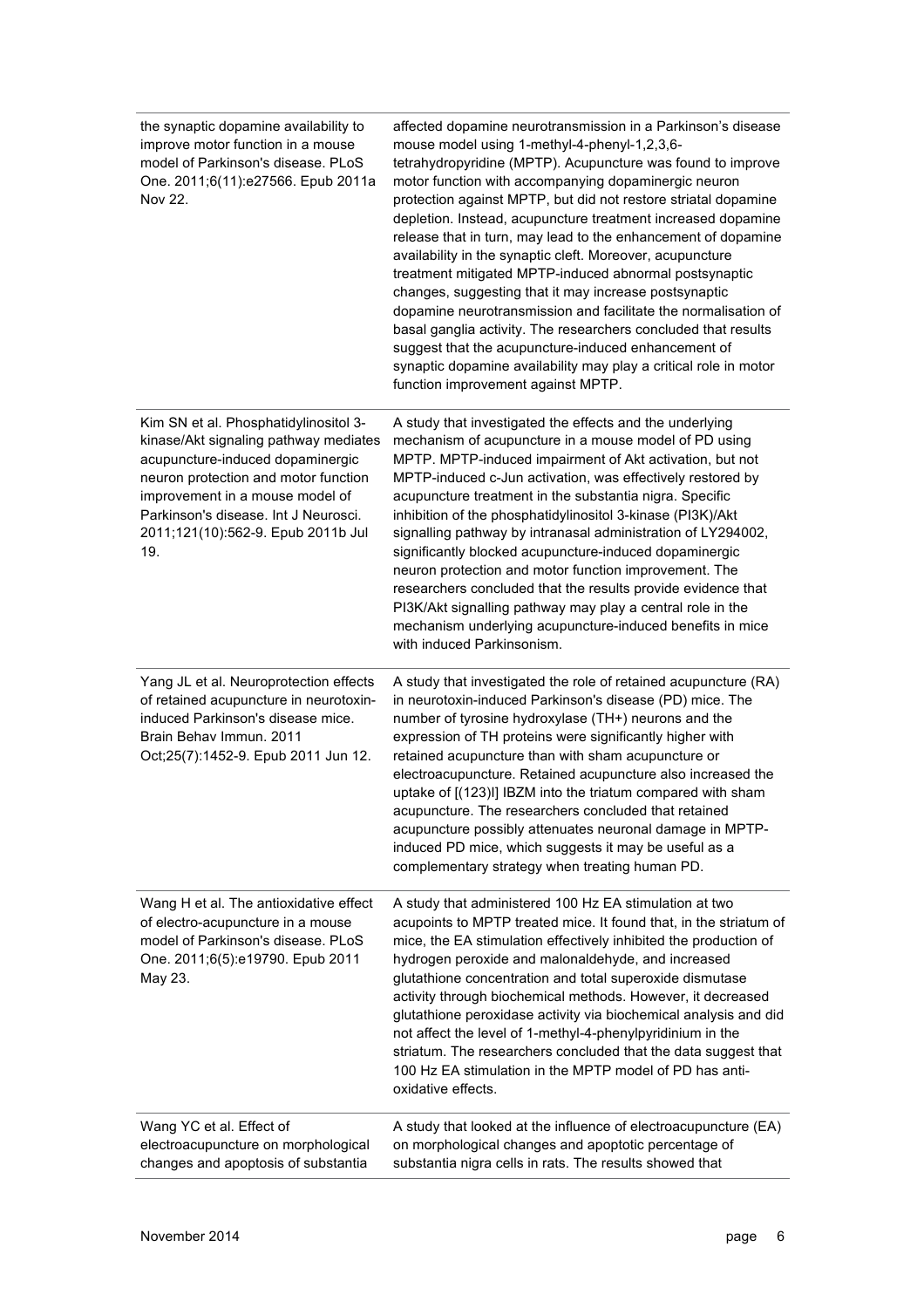| nigra cells in Parkinson's disease rats.<br>[Article in Chinese] Zhen Ci Yan Jiu.<br>2010;35(6):415-21.                                                                       | electroacupuncture therapy can significantly increase the<br>number of neurons in the substantia nigra and the density of<br>striatum nerve fibres, and reduce the apoptotic percentage of<br>substantia nigra cells in Parkinsonian rats, which may<br>contribute to its effect in relieving Parkinson's disease.                                                                                                                                                                                                                                                                                                                                                                                                                                                                                                                                                                                                                                                                                                                                                 |
|-------------------------------------------------------------------------------------------------------------------------------------------------------------------------------|--------------------------------------------------------------------------------------------------------------------------------------------------------------------------------------------------------------------------------------------------------------------------------------------------------------------------------------------------------------------------------------------------------------------------------------------------------------------------------------------------------------------------------------------------------------------------------------------------------------------------------------------------------------------------------------------------------------------------------------------------------------------------------------------------------------------------------------------------------------------------------------------------------------------------------------------------------------------------------------------------------------------------------------------------------------------|
| Yu YP et al. Acupuncture inhibits<br>oxidative stress and rotational behavior<br>in 6-hydroxydopamine lesioned rat.<br>Brain Res. 2010 Jun 8;1336:58-65.<br>Epub 2010 Apr 24. | A study that evaluated the status of oxidative stress, as well as<br>the antioxidant enzyme response, and the role of acupuncture<br>stimulation on regulating oxidative stress in the nigrostriatal<br>system in the lesioned rat. Brain malondialdehyde (MDA)<br>levels significantly increased, while glutathione (GSH) levels<br>were decreased in impaired groups with 6-hydroxydopamine<br>(6-OHDA) injection only, accompanied by a marked reduction<br>in the level of superoxide dismutase (SOD) and glutathione<br>peroxidase (GSH-Px). The levels of oxidative stress related<br>parameters, except catalase (CAT), as well as the rotational<br>asymmetry, were reversed by acupuncture stimulation. These<br>results showed that acupuncture treatment displayed anti-<br>oxidative and/or neuroprotective properties in the 6-OHDA<br>lesioned rat and these protective properties might be mediated,<br>at least in part, by involving regulation of the antioxidant<br>defence system.                                                             |
| Huang Y et al. Complementary<br>acupuncture in Parkinson's disease: a<br>spect study. Int J Neurosci.<br>2010;120(2):150-4.                                                   | The effects of adjunctive acupuncture in Parkinson's disease<br>were studied using single photon emission computed<br>tomography (SPECT) measures of 99mTc-ECD and 99mTc-<br>TRODAT-4, before and after treatment. Ten patients were<br>randomly assigned to receive levodopa alone (controls) or<br>levodopa and complementary scalp electroacupuncture.<br>Treatment with levodopa alone did not change regional<br>cerebral blood flow (rCBF), but it did increase basal ganglion<br>dopamine transporter (DAT) activity in the most affected<br>hemisphere. Patients who received levodopa plus acupuncture<br>had increased rCBF in the frontal lobe, the occipital lobe, the<br>basal ganglion, and the cerebellum in the most affected<br>hemisphere as compared to baseline, but there were no<br>changes in basal ganglia DAT levels. The researchers<br>concluded that adjunctive acupuncture treatment in Parkinson's<br>disease may affect rCBF but not basal ganglion DAT.                                                                            |
| Hui KK et al. Acupuncture, the limbic<br>system, and the anticorrelated<br>networks of the brain. Auton Neurosci<br>2010; 157: 81-90.                                         | Studies have shown that acupuncture stimulation, when<br>associated with sensations comprising deqi, evokes<br>deactivation of a limbic-paralimbic-neocortical network, as well<br>as activation of somatosensory brain regions. These networks<br>closely match the default mode network and the anti-correlated<br>task-positive network. The effect of acupuncture on the brain is<br>integrated at multiple levels, down to the brainstem and<br>cerebellum and appears to go beyond either simple placebo or<br>somatosensory needling effects. Needling needs to be done<br>carefully, as very strong or painful sensations can attenuate or<br>even reverse the desired effects. Their results suggest that<br>acupuncture mobilises the functionally anti-correlated networks<br>of the brain to mediate its actions, and that the effect is<br>dependent on the psychophysical response. They discuss<br>potential clinical application to disease states including chronic<br>pain, major depression, schizophrenia, autism, and Alzheimer's<br>disease. |